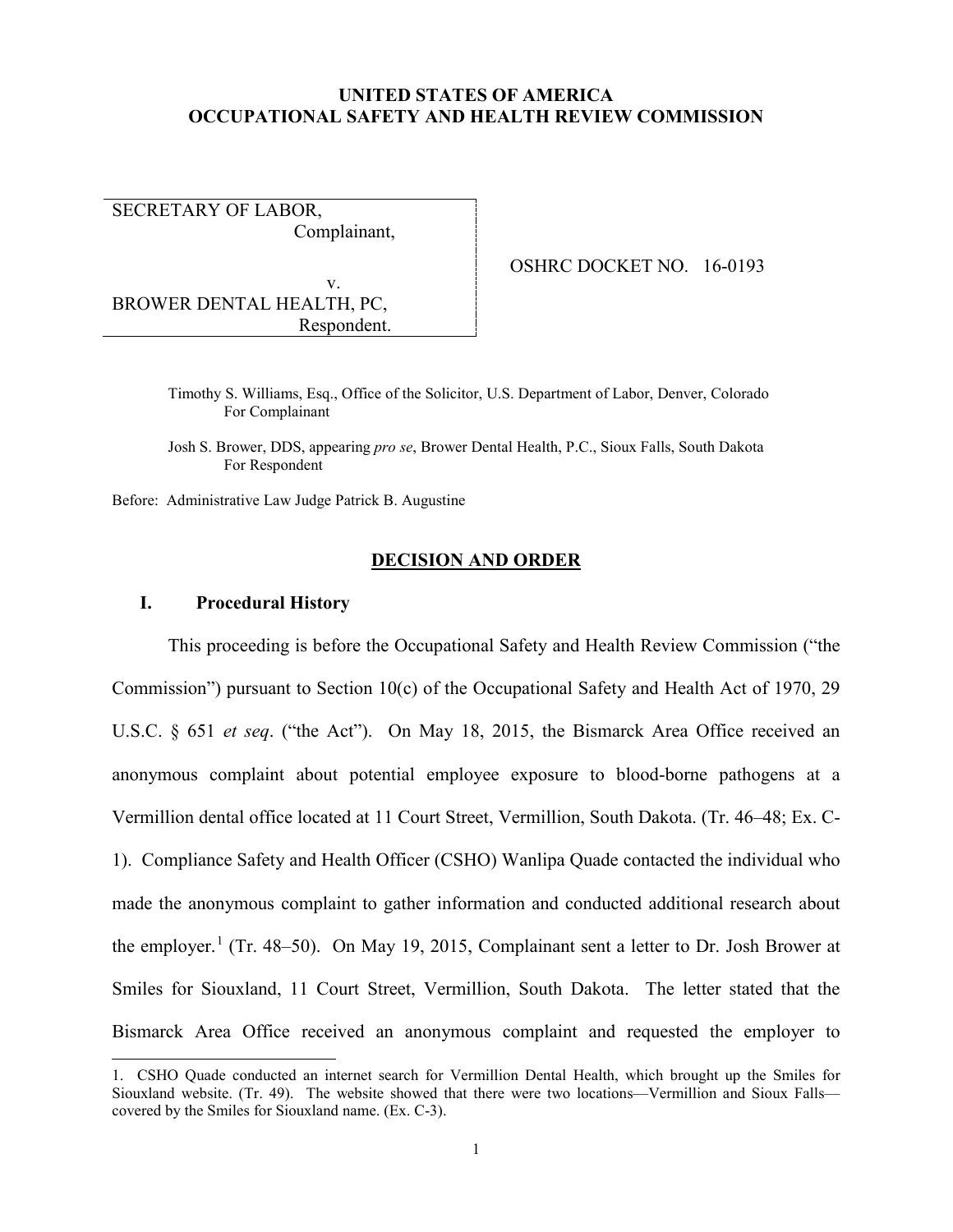investigate the alleged hazard and provide a written response detailing its investigation. (Ex. C-4). On May 20, 2015, Dr. Brower responded to the letter describing the anonymous complaint via email, which recounted his conversation with an OSHA representative and detailed the manner in which he had addressed the hazard identified in the anonymous complaint.<sup>[2](#page-1-0)</sup> (Tr. 51– 52; Ex. C-4).

After reviewing the information provided by Dr. Brower, Complainant determined an inspection was necessary to ensure the conditions identified in the anonymous complaint were remedied. (Tr. 52). Complainant assigned CSHO Casey Bedingfield to conduct an inspection of the dental office located at 11 Court Street, Vermillion, South Dakota. (Tr. 53, 157). As a result of the inspection, Complainant issued a Citation and Notification of Penalty ("Citation") to Smiles for Siouxland, which alleged one serious violation of the Act and proposed a penalty of \$1,200.00. The Citation was issued on November 20, 2015, and mailed certified mail, return receipt requested, to 11 Court Street, Vermillion, South Dakota. (Ex. C-5).

Even though Dr. Brower responded to the letter describing the anonymous complaint, which was sent to the Vermillion office where the inspection took place, the Citation which was mailed to the same address as the letter describing the anonymous complaint was returned to the Bismarck Area Office as "Unclaimed" on January 11, 2016.<sup>[3](#page-1-1)</sup> (Ex. C-6). Upon receiving the unclaimed Citation, CSHO Bedingfield called Respondent and was notified that the proper mailing address was P.O Box 356, Sioux Falls, South Dakota. (Ex. C-9). Complainant re-sent the Citation via certified mail and also by electronic mail. (Ex. C-9). On February 2, 2016, Complainant received Respondent's *Notice of Contest*.

<span id="page-1-1"></span><span id="page-1-0"></span><sup>2.</sup> The Court would note that Dr. Brower's email signature block includes the website www.smilesforsiouxland.com. 3. The envelope indicates that the Post Office attempted delivery of the Citation three separate times, during which time the package was available for pick-up at the local Post Office. (Tr. 57; Ex. C-6).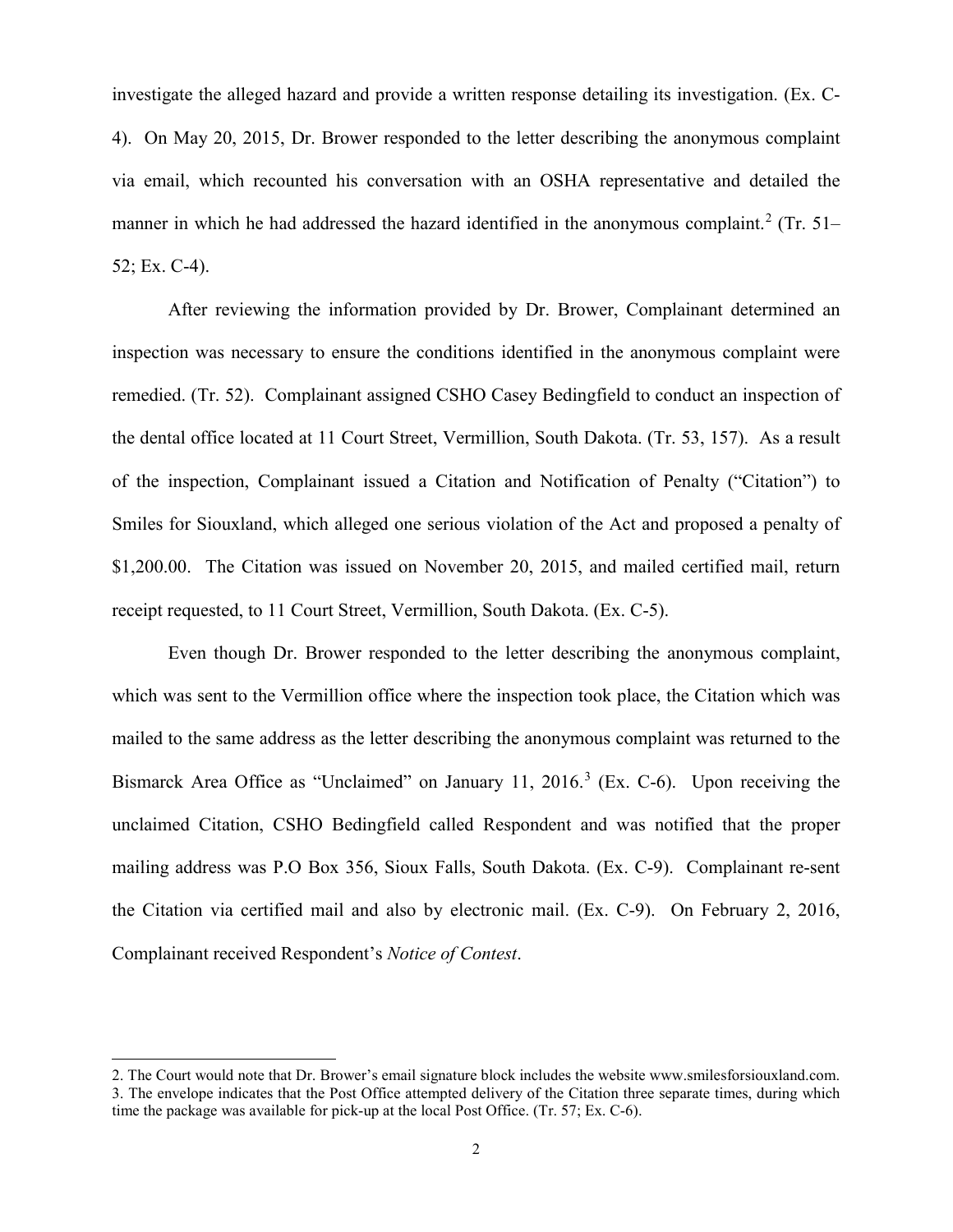During the course of discovery, Respondent informed Complainant that he had cited the wrong business name and that the correct entity was Brower Dental Health, PC. On June 14, 2016, the Court received an *Unopposed Motion to Amend the Citation to Name the Correct Legal Entity*, which was granted on June 16, 2016.

Trial in this matter commenced on September 8, 2016, in Sioux Falls, South Dakota. Three witnesses testified: (1) Assistant Area Director, Scott Overson; (2) CSHO Casey Bedingfield; and (3) Dr. Josh Brower. Both parties filed post-trial briefs.<sup>[4](#page-2-0)</sup> Based on what follows, the Court finds Respondent violated the Act.

# **II. Stipulations**

The parties entered into stipulations ("Joint Stipulations") prior to the beginning of trial. The Joint Stipulations were introduced into the record as Joint Exhibit No. 1 (hereinafter "Ex. J-1"). In lieu of reproducing them in their entirety, the Court shall make references to the Joint Stipulations as necessary.

#### **III. Jurisdiction**

 Pursuant to the Joint Stipulations, the Court has jurisdiction over this proceeding pursuant to  $\S$  10(c) of the Occupational Safety and Health Act of 1970, 29 U.S.C.  $\S$  659(c). (Ex. J-1 at  $\P$ 1). The Joint Stipulations also state Respondent is engaged in a business affecting interstate commerce and is an employer within the meaning of the Act. (Ex. J-1 at ¶¶ 5–6). *See also* 29 U.S.C. § 652(c).

## **IV. Factual Background**

 $\overline{a}$ 

On June 2, 2015, Complainant sent CSHO Bedingfield to 11 Court Street, Vermillion, South Dakota in response to an anonymous complaint that Respondent's employees were exposed to blood-borne pathogens in violation of the Act. (Ex. C-2). CSHO Bedingfield

<span id="page-2-0"></span><sup>4</sup> Issues not briefed in the post trial briefs, even though raised at trial, are deemed abandoned. *See Georgia-Pacific Corp.,* 15 BNA OSCH 1127, 1130 (No. 89-2713, 1991).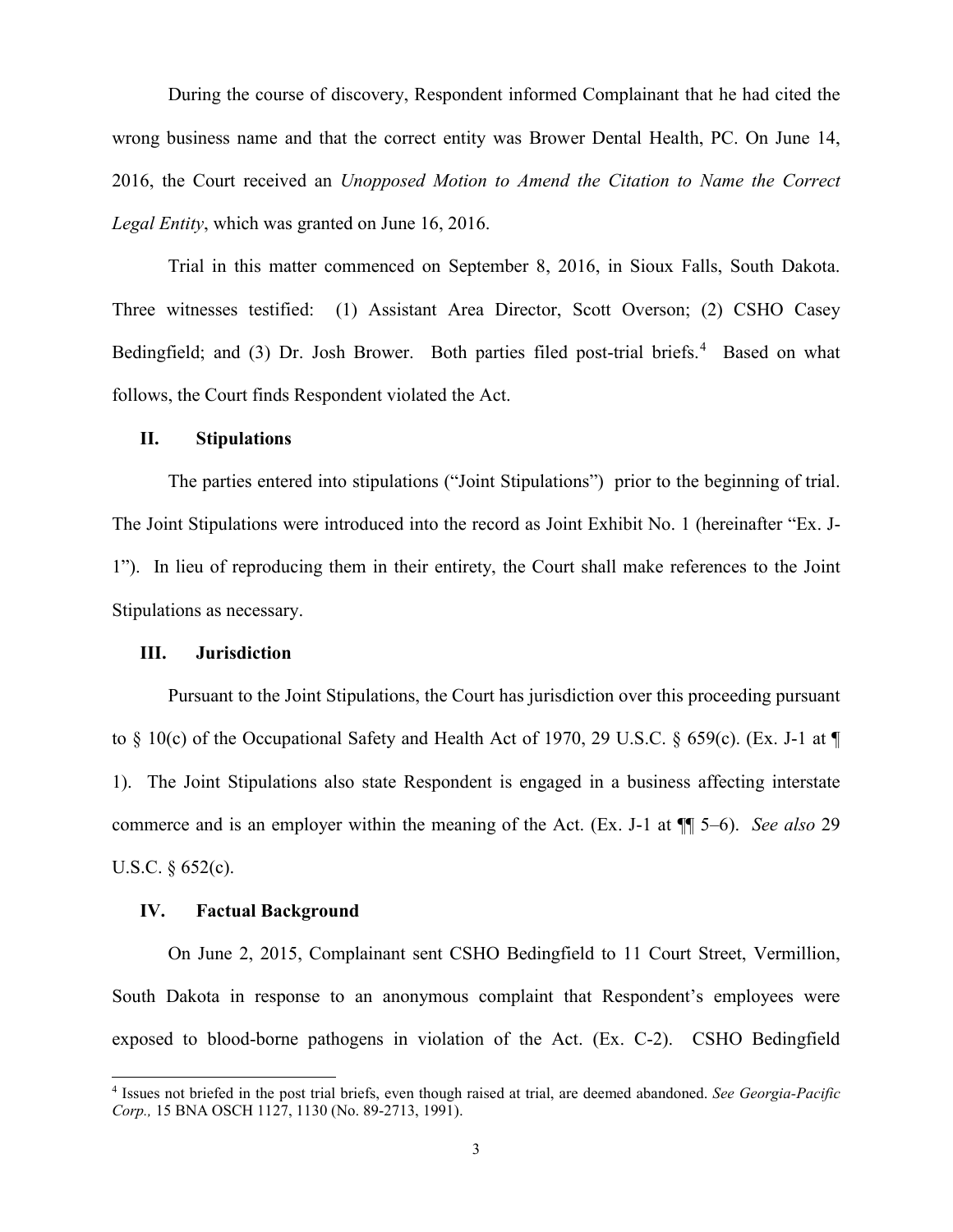determined there was insufficient information to support the issuance of a citation on the basis of the anonymous complaint. (Ex. C-19). During the inspection, CSHO Bedingfield determined, however, Respondent did not have a written Exposure Control Plan ("ECP") in violation of 29 C.F.R.  $1910.1030(c)(1)(i)$ . (Ex. C-19).

 When CSHO Bedingfield arrived at the Vermillion office, the receptionist told him Dr. Brower was at the Sioux Falls, South Dakota office and that he was only in Vermillion on certain days of the week. (Tr. 158). CSHO Bedingfield called Dr. Brower, informed him OSHA was at the Vermillion office, and proceeded to conduct an opening conference. (Tr. 159; Ex. C-19). CSHO Bedingfield testified that he spoke to Dr. Brower on the telephone as he walked through the office space with some of Dr. Brower's employees. (Tr. 159). After walking through the office while on the phone with Dr. Brower, CSHO Bedingfield informed Dr. Brower that he needed to conduct employee interviews and would follow up after he was finished. (Tr. 159).

At trial, Dr. Brower testified that CSHO Bedingfield was mistaken and that he was at the Vermillion office during CSHO Bedingfield's inspection. The evidence suggests otherwise. First, CSHO Bedingfield not only testified that he conducted part of the inspection over the phone with Dr. Brower, he also documented his telephone call with Dr. Brower in his conference notes. (Tr. C-19). Second, Dr. Brower was inconsistent in his presentation of the facts—during his questioning of CSHO Bedingfield he suggested he would not have had time to participate in a phone call with CSHO Bedingfield because he was in surgery, only to later argue he could have closed up shop in Sioux Falls, South Dakota and driven to the Vermillion, South Dakota office for the inspection. (Tr. 182, 256). Third, if Dr. Brower was present for the inspection as he alleged, then this case would have been easily resolved. If Dr. Brower was present for the inspection, he could have readily produced the ECP CSHO Bedingfield requested during the inspection, and it is likely this case could never have proceeded along the course that it took.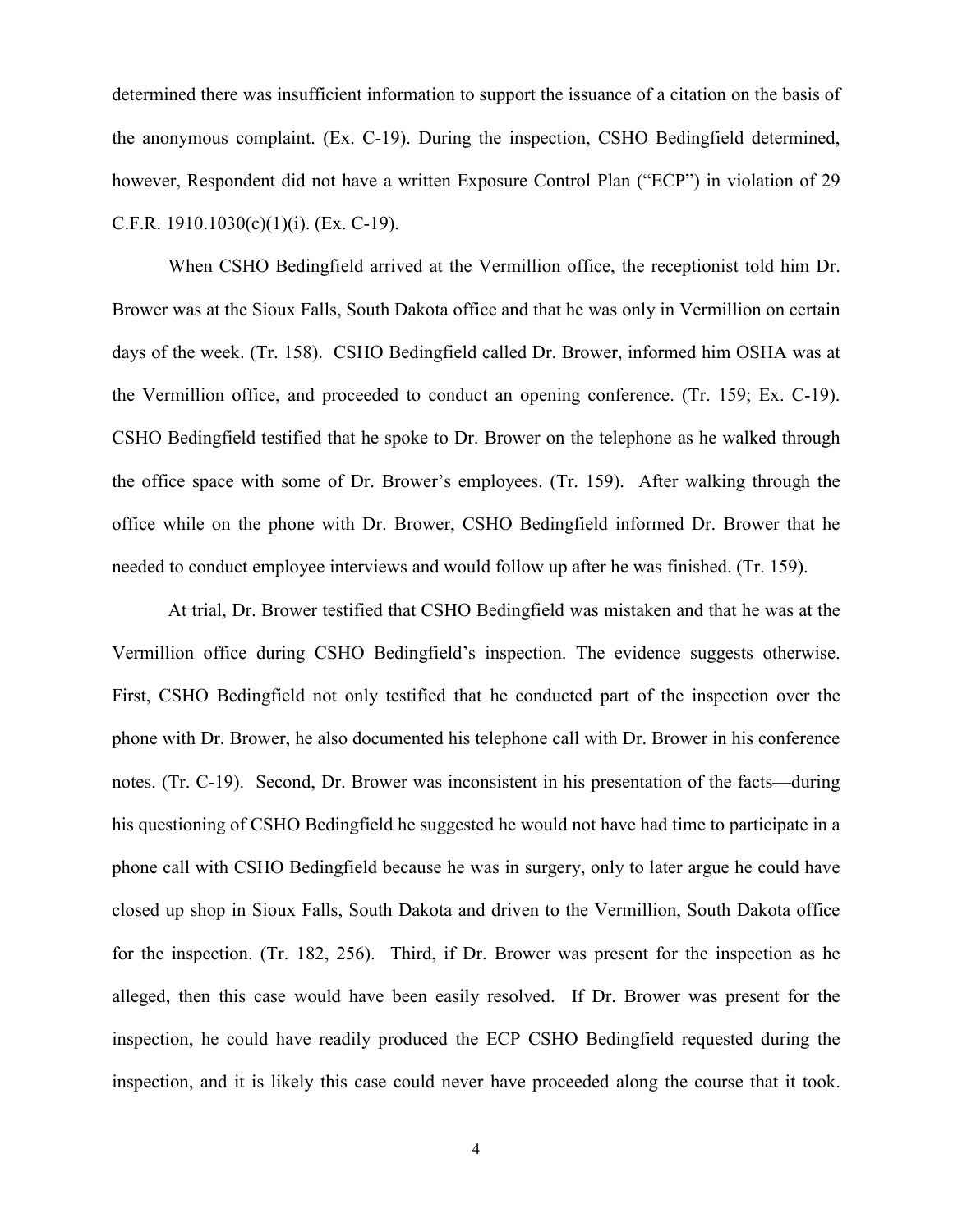Finally, and perhaps most unbelievable, Dr. Brower suggested his office received advanced notice of the inspection,<sup>[5](#page-4-0)</sup> which explains why he was present for the inspection. (Tr. 228). Both CSHO Bedingfield and AAD Overson testified they have never provided advance notice of the inspection<sup>[6](#page-4-1)</sup> and doing so could potentially subject them to criminal penalties for providing such information. (Tr. 257, 260). There is no evidence to support the allegation of Dr. Brower that he was provided advanced notice of the inspection. Based on these facts, the Court finds that Dr. Brower was not present during CSHO Bedingfield's inspection.

During his employee interviews, CSHO Bedingfield asked employees whether the office had an ECP, to which the employees responded they were not sure what he was looking for or that such a plan existed at all.<sup>[7](#page-4-2)</sup> (Tr. 160). He probed deeper, asking employees questions that would reveal the existence of such a plan, such as whether they had a protocol to address exposure incidents.<sup>[8](#page-4-3)</sup> (Tr. 160–61). Finally, he asked if the office had any program binders and whether he could look through them to see if an ECP might be included. (Tr. 161). The employees gave CSHO Bedingfield a copy of the employee manual, which provided a brief summary of an ECP. The employee manual indicated that a separate ECP was on file and accessible to employees. (Tr. 162). Still, the employees were unable to locate the ECP. (Tr. 162). CSHO Bedingfield then called Dr. Brower, who redirected the conversation towards a former employee and the original anonymous complaint. (Tr. 163). Dr. Brower was unable to explain why a copy of the ECP was unavailable. (Tr. 165–66). Ultimately, after asking Dr.

<span id="page-4-0"></span><sup>5.</sup> If this allegation were true, then Dr. Brower would have had notice in order to be present during the inspection which the Court finds he was not present. Also, advanced notice would have provided him of sufficient opportunity to correct any deficiencies in his health and safety practices, which did not occur.

<span id="page-4-1"></span><sup>6. 29</sup> U.S.C. § 666(f) is the statute which subjects anyone providing notice of advanced notice of an inspection, except in very narrow circumstances, to criminal sanctions.

<span id="page-4-2"></span><sup>7.</sup> If an ECP was in existence and the employees were trained on its contents as required by the regulation, employees would have been able to respond appropriately to CSHO Bedingfield's inquiries and know what he was looking for. Not knowing whether an ECP existed or not even knowing certain information that would have been in the ECP leads the Court to conclude Respondent did not have an ECP and the employees were not adequately trained on recognizing an ECP and its requirements. *Okland Construction Co.,* 3 BNA OSHC 2023, 2024 (No. 3395, 1976) (reasonable inferences can be drawn from circumstantial evidence).

<span id="page-4-3"></span><sup>8.</sup> This is one of the required elements of an ECP. *See* 29 C.F.R. § 1910.1030(c)(1)(i).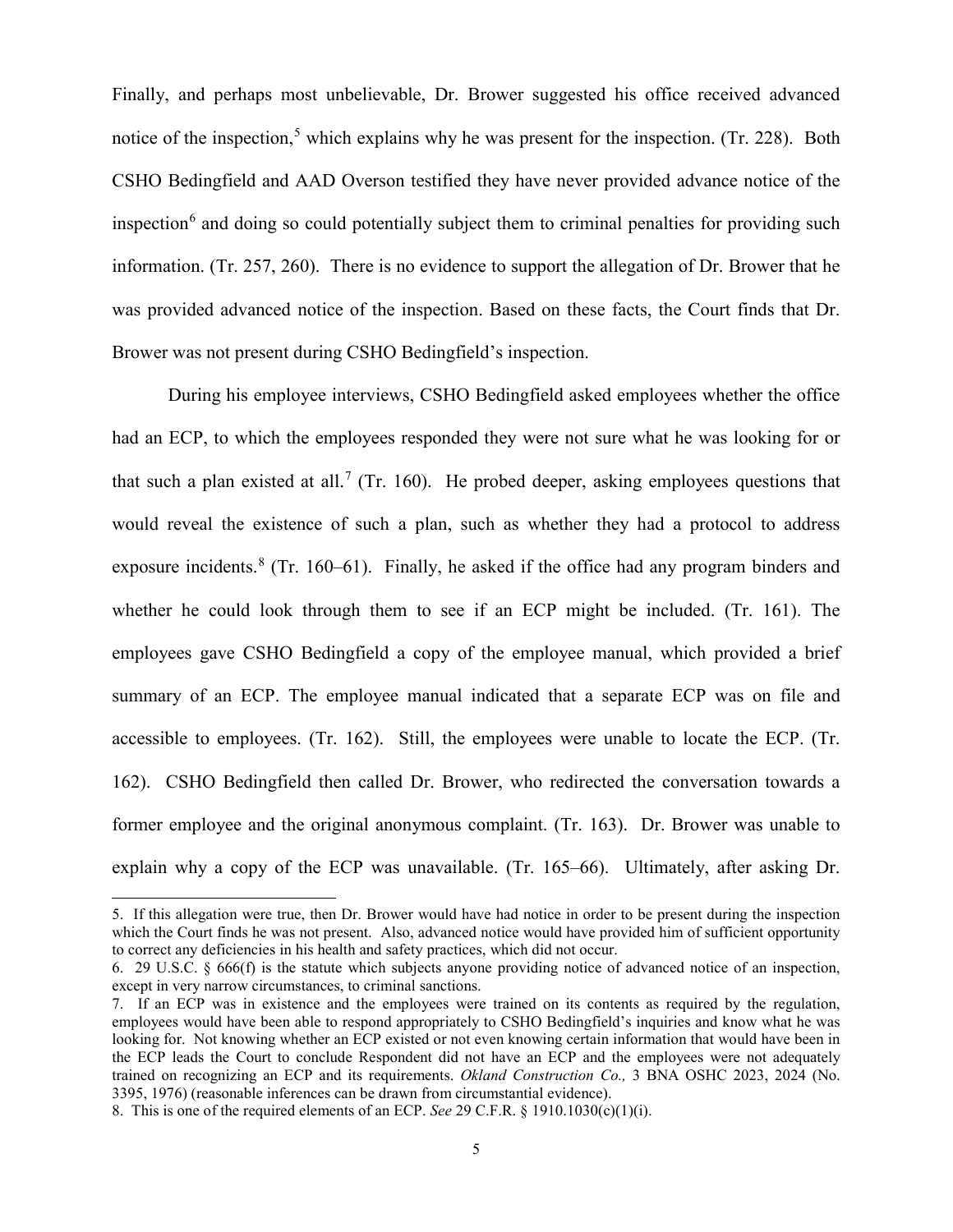Brower and his employees multiple times for the ECP, CSHO Bedingfield determined Respondent did not have an ECP. (Tr. 166). Based on this information, Complainant issued the Citation.

After Complainant issued the Citation—and Respondent eventually received it—Area Director Eric Brooks made an additional request for Respondent's ECP. (Tr. 63–64). In response, Peggy Brower, Dr. Brower's wife, sent AD Brooks a copy of Respondent's HIPPA policy and employee manual. (Tr. 60; Ex. C-12, C-13). This confirmed CSHO Bedingfield's initial conclusion that Respondent did not have an ECP, because Respondent's employees could not find nor identify one. On March 15, 2016, approximately one month after AD Brooks made his request—and nearly nine months after CSHO Bedingfield's first request—Dr. Brower sent Complainant a copy of an ECP. (Tr. 79; Ex. C-15, C-16). While there appeared to be consensus that the late-provided ECP was compliant, Complainant determined the late-produced ECP was generated after the Citation was issued. (Tr. 68).

### **V. Discussion**

Before determining whether the standard was applicable and violated, the Court must first address Respondent's argument that the Citation is barred by the six-month statute of limitations because it did not receive the Citation until after the six months permitted by the Act. A finding by the Court that the Citation was not issued within the prescribed six-month statute of limitations would effectively bar this action and the analysis as to whether the standard was applicable or violated would be moot. Based on the following discussion, however, the Court finds that Complainant issued the Citation within the time allowed by Section 9(c) of the Act. Accordingly, Respondent's statute of limitations defense is rejected.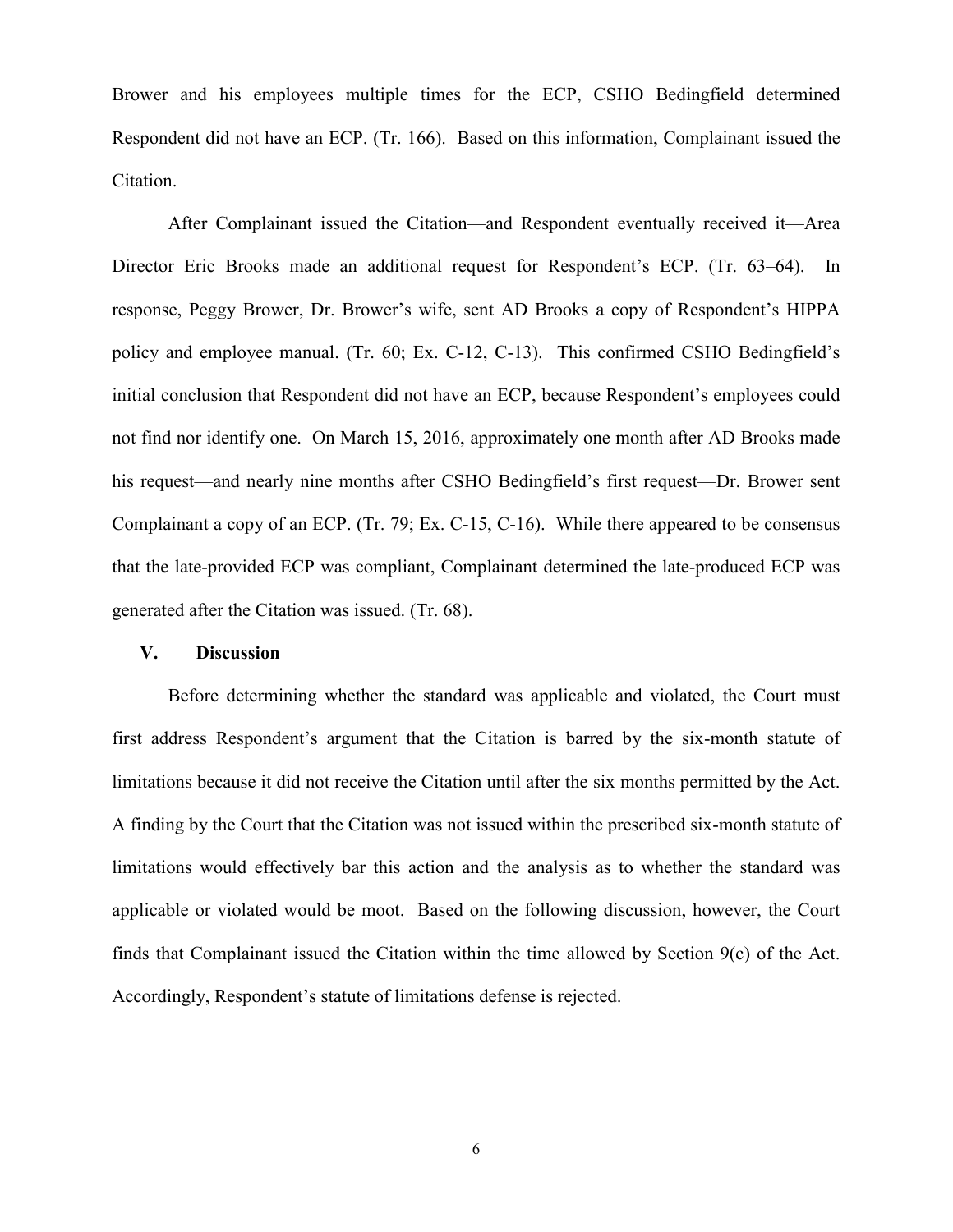# **a. Statute of Limitations**

Section 9(c) of the Act states, "No citation may be issued under this section after the expiration of six months following the occurrence of any violation." 29 U.S.C. § 658(c). On the face of it, Complainant complied with section 9(c)—the inspection occurred on June 2, 2015, and the citation was issued by the Bismarck Area Office on November 20, 2015. (Ex. C-5). Respondent claims, however, the Citation, which was addressed to Smiles for Siouxland, 11 Court Street, Vermillion, South Dakota, should be dismissed because it was not received until January, 2016.<sup>[9](#page-6-0)</sup> Respondent's argument is rejected for the following reasons.

First, the failure of "proper" service in this case is entirely attributable to Respondent. On May 18, 2015, Complainant received an anonymous complaint that identified the office located at 11 Court Street, Vermillion, South Dakota as the location where the alleged hazards could be found. After some preliminary research, CSHO Quade discovered that the Vermillion dental health office located at 11 Court Street, Vermillion, South Dakota was associated with a website entitled, "www.smilesforsiouxland.com". (Ex. C-3). The name "Smiles for Siouxland" is also prominently displayed at the top, right-hand corner of the webpage and is underscored by the phrase "Accepting New Patients". (Ex. C-3). Based on this information, CSHO Quade sent Respondent a letter on May 19, 2015, which notified him of the anonymous complaint. The letter was addressed to Dr. Josh Brower at Smiles for Siouxland, 11 Court Street, Vermillion, South Dakota. (Ex. C-4). The very next day, Dr. Brower responded to Complainant via email outlining his office's policy on sharps handling, which was the target of the anonymous complaint. (Ex. C-4 at 3). Dr. Brower's signature line in that email also included the web address, www.smilesforsiouxland.com. (*Id.*). There is nothing in the email to indicate that Dr. Brower attempted to correct any misunderstanding about the name of the dental practice.

<span id="page-6-0"></span><sup>9.</sup> As noted above in Section I, *supra*, Respondent received an electronic copy of the Citation in January, 2016 but did not "receive" the certified mail version of the Citation until February, 2016.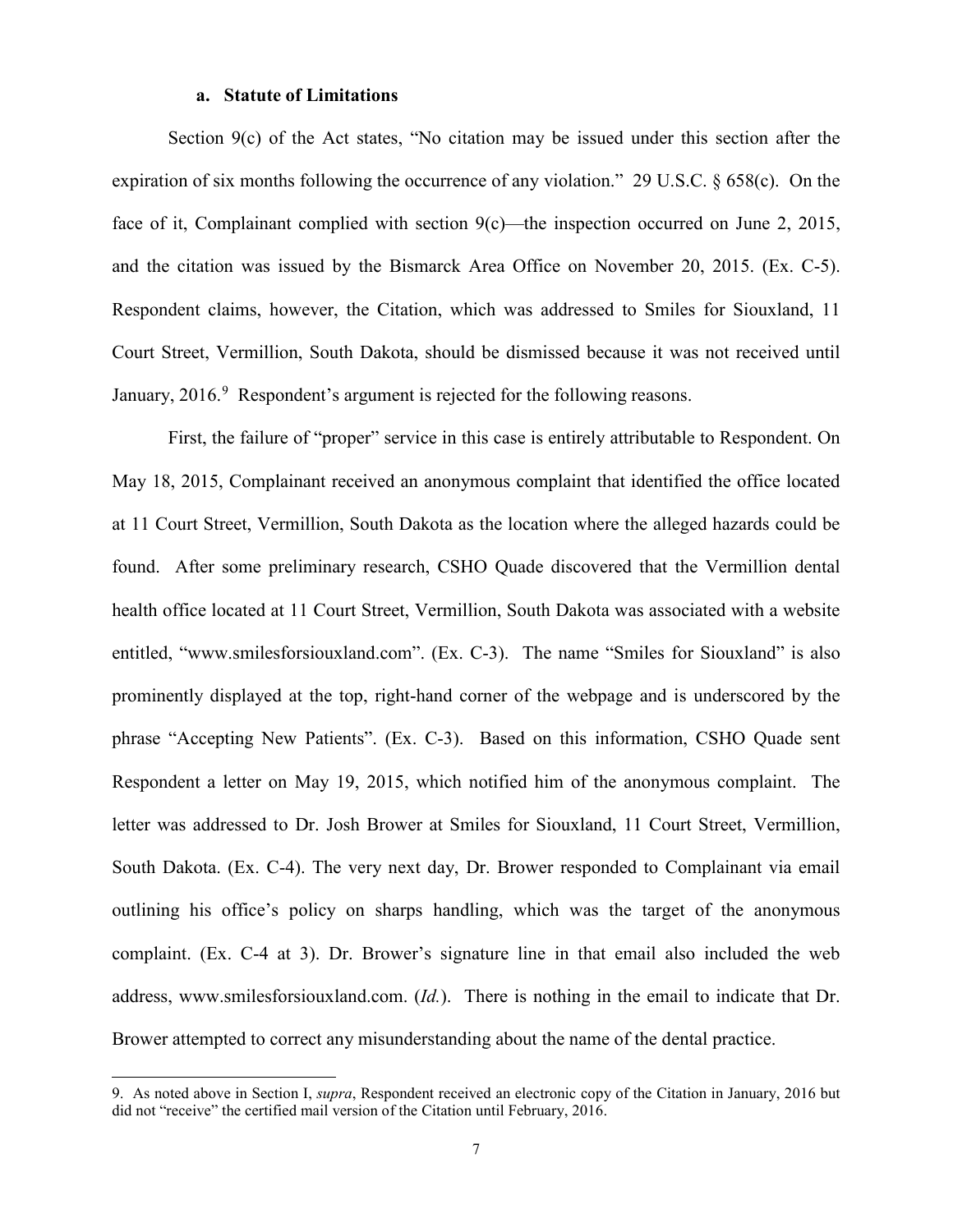After determining Dr. Brower's response to the anonymous complaint was insufficient, Complainant sent CSHO Bedingfield to 11 Court Street, Vermillion, South Dakota to perform an inspection. Approximately five months later, Complainant sent the Citation certified mail, return receipt requested, to Smiles for Siouxland, located at 11 Court Street, Vermillion, South Dakota. (Ex. C-5). The Citation, after three attempted deliveries at 11 Court Street, was returned to the Bismarck Area Office as "Unclaimed". Dr. Brower testified that he owned the practice at the office located on 11 Court Street both when the inspection occurred and when the Citation was sent. (Tr. 215–16).

Notwithstanding the foregoing, Dr. Brower insists that service was improper because the Citation was made out to Smiles for Siouxland<sup>[10](#page-7-0)</sup> and because he was only at the Vermillion, South Dakota office a couple of times per month and, therefore, presumably would not be able to accept the Citation delivered by certified mail. The Court disagrees. According to the Commission, "[T]he test to be applied in determining whether service is proper is whether the service is reasonably calculated to provide an employer with knowledge of the citation and notification of proposed penalty and an opportunity to determine whether to abate or contest." *B.J. Hughes, Inc.*, 7 BNA OSHC 1471 (No. 76-2165, 1979). The Citation was addressed to Smiles for Siouxland, a name which Respondent's website boasts in large font at the top of its webpage and which Dr. Brower includes as part of his email signature. Approximately six months before the Citation was sent, Dr. Brower received and responded to a complaint letter sent to the same address that the Citation was sent—11 Court Street, Vermillion, South Dakota. In both instances, the letter detailing the anonymous complaint and the actual Citation were addressed to Dr. Brower and included the name "Smiles for Siouxland" as the second line of the

<span id="page-7-0"></span><sup>10.</sup> The Court finds that Respondent waived any argument that Complainant cited the wrong legal entity when Respondent joined in an *Unopposed Motion to Amend the Citation to Name the Correct Legal Entity*, which was granted by the Court on June 16, 2016.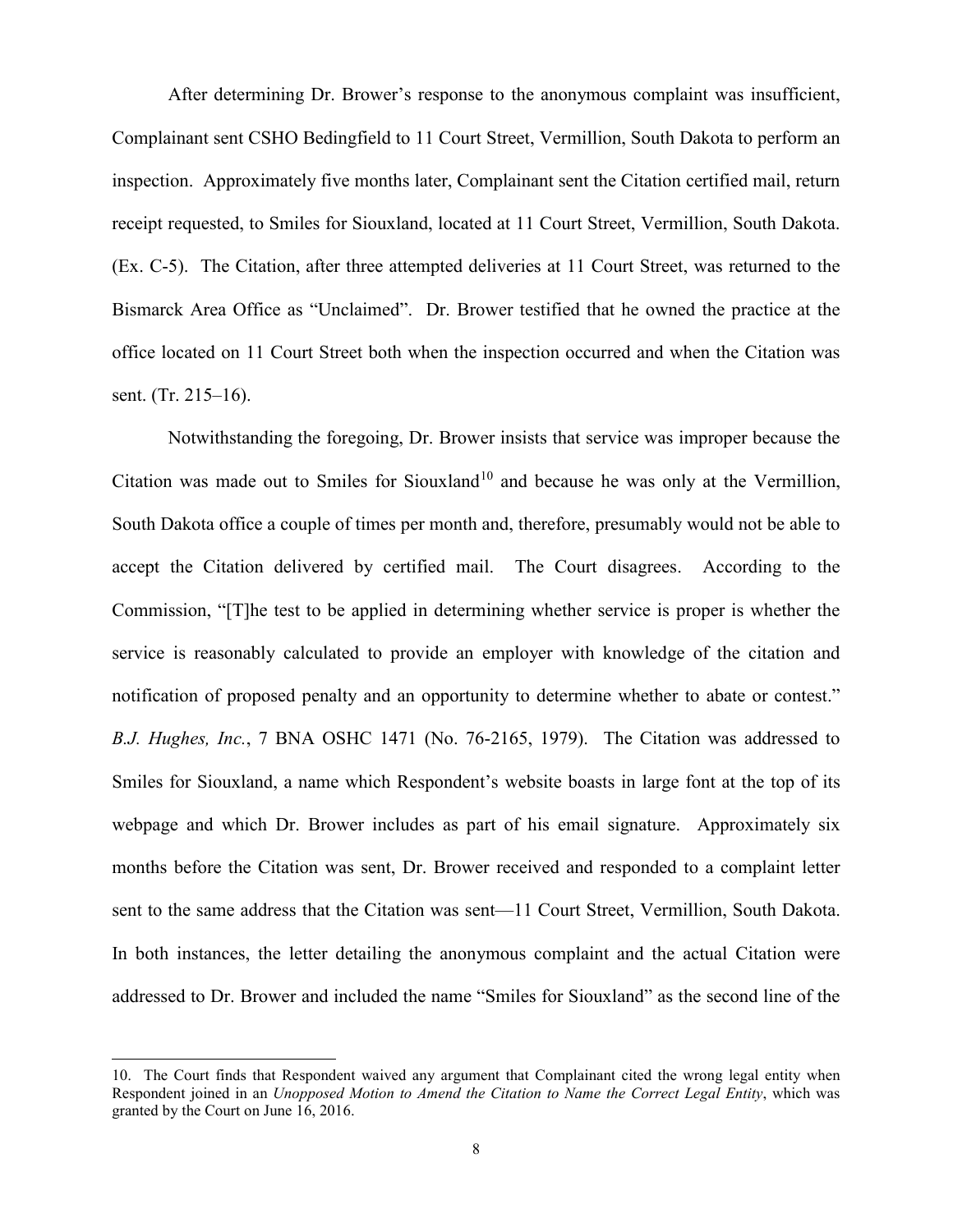address. Finally, the inspection that precipitated the Citation took place at 11 Court Street, Vermillion, South Dakota. Based on the information available to Complainant, the Court finds service at the dental office located at 11 Court Street, Vermillion, South Dakota, addressed to a trade name prominently displayed on the company website, was reasonably calculated to provide Respondent with knowledge of the citation and penalty and provided it with an opportunity to decide whether to abate or contest. *See id.*

Second, with respect to the question of when a citation is "issued" under Section 9(c), the Court is convinced by the rationale of ALJ Heather Joys in her order denying a motion to dismiss in *Excel Contractors, Inc.*, Docket No. 16-0633 (July 13, 2016). Relying on the Act's use of both "issue" and "receipt", Judge Joys held, "Had the Congress intended a citation be considered issued upon receipt only, there would have been no need to draw the distinction between timeframes calculated based on issuance and timeframes calculated based on receipt. In short, to equate issuance with receipt would render the use of the two terms superfluous." *Excel*, Docket No. 16-0633, slip op. at 2. Further, Judge Joys cited other ALJ orders wherein the term "issue" was held to mean when the Citation was "signed, dated, and mailed" to Respondent. *See, e.g., Francis J. Palo, Inc.*, Docket No. 13-2150 (April 24, 2014) (finding citation issued on date it was signed and mailed to Respondent). Accordingly, the Court finds the Citation in this case was issued on November 20, 2015, when it was dated, signed, and sent by certified mail to Respondent's office at [11](#page-8-0) Court Street, Vermillion, South Dakota.<sup>11</sup>

<span id="page-8-0"></span><sup>11.</sup> With respect to Respondent's argument that he was not in the office often enough to accept the mail, the Court finds that this is an insufficient excuse. "'The Commission has consistently denied relief to employers whose procedures for handling documents were to blame for untimely filings' of [Notices of Contest]." *NYNEX*, 18 BNA OSHC 1967 (No. 95-1671, 1999) (quoting *E.K. Constr. Co., Inc.*, 15 BNA OSHC 1165, 1166 (No. 90-2460, 1991). Respondent had employees at the 11 Court Street location capable of accepting mail and providing Dr. Brower with notice of its receipt. The fact that he was not always present in the Vermillion office does not provide shelter for his failure to claim mail delivered to the same building where the inspection took place. Because the address was the same for both the letter and the Citation, the Court could infer either: (1) Respondent did not have in place an adequate procedure to make sure mail is properly received and processed, or (2) if he did have such a procedure in place, Dr. Brower elected not to sign for the Citation after being provided three notices by the U. S. Postal Service that a certified letter was waiting to be picked up. Neither inference supports Respondent's position regarding the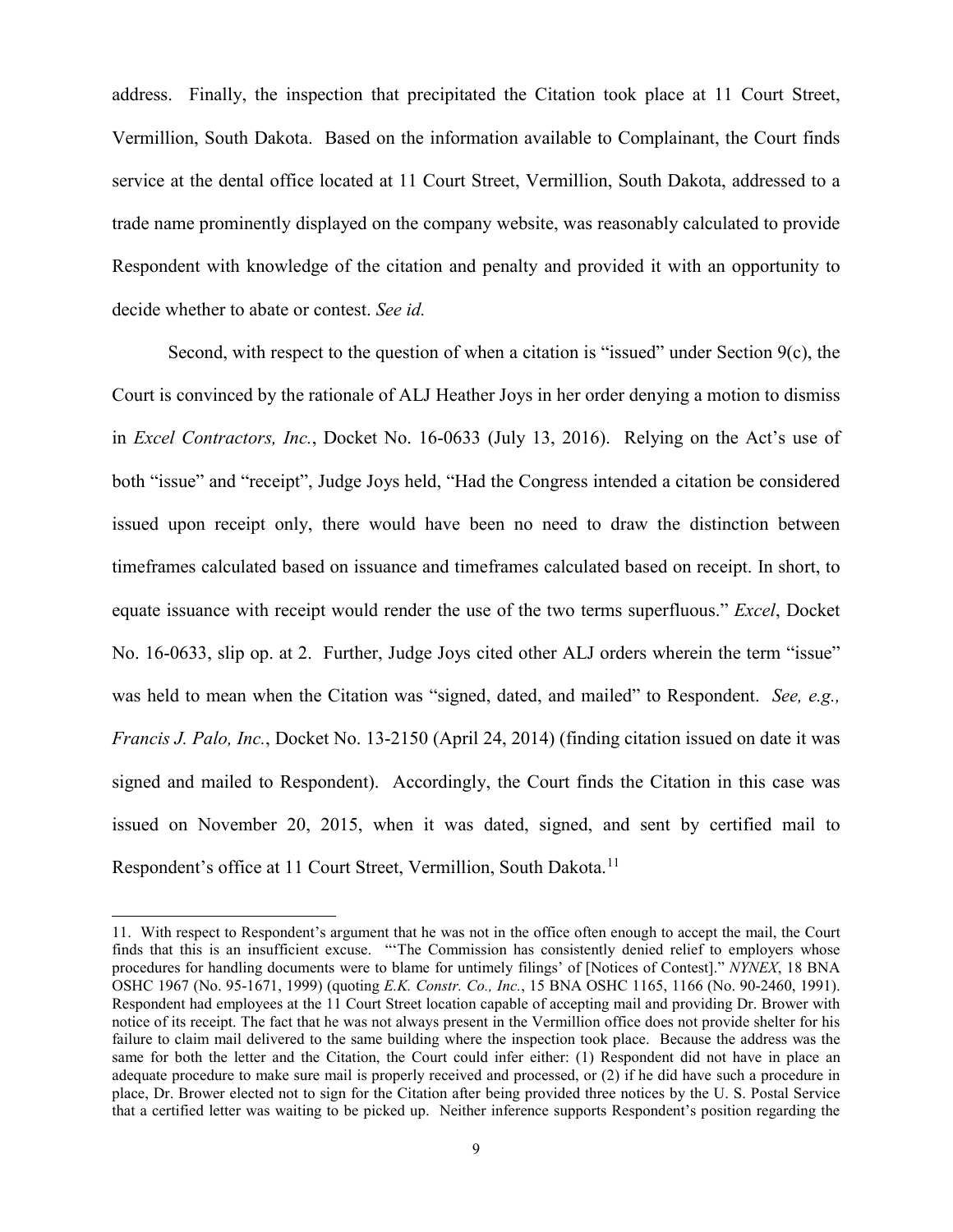Based on the foregoing, the Court finds the Citation was properly and timely served in such a manner that Respondent was both given adequate notice of the Citation and an opportunity to respond. The Citation was not received by Respondent until after the six-month statute of limitation had run because Respondent either chose not to accept or collect it or failed to have in place a sufficient business process for the receipt and processing of incoming mail. The Citation was not returned as "Undeliverable", which indicates the address is incorrect; rather, it was returned as "Unclaimed" after three attempts to deliver it to the same address where previous correspondence was received and replied to and where the inspection took place. Respondent's argument that the Citation should be dismissed based on the statute of limitations is rejected.

#### **b. Legal Standard**

To establish a *prima facie* violation of section 5(a)(2) of the Act, Complainant must prove: (1) the standard applies to the cited condition; (2) the terms of the standard were violated; (3) one or more of the employees had access to the cited condition; and (4) the employer knew, or with the exercise of reasonable diligence could have known, of the violative condition. *Ormet Corp.*, 14 BNA OSHC 2134 (No. 85-0531, 1991).

## **c. Citation 1, Item 1**

Complainant alleged a serious violation of the Act as follows:

29 CFR 1910.1030(c)(1)(i): The employer having employees with occupational exposure did not establish a written Exposure Control Plan designed to eliminate or minimize employee exposure:

(a) On or about June 2, 2015, for employees exposed to bloodborne pathogens and other potentially infectious materials while performing and assisting in dental procedures at the Smiles for SiouxLand practice located at 11 Court Street in Vermillion, South Dakota.

The cited standard provides:

statute of limitations.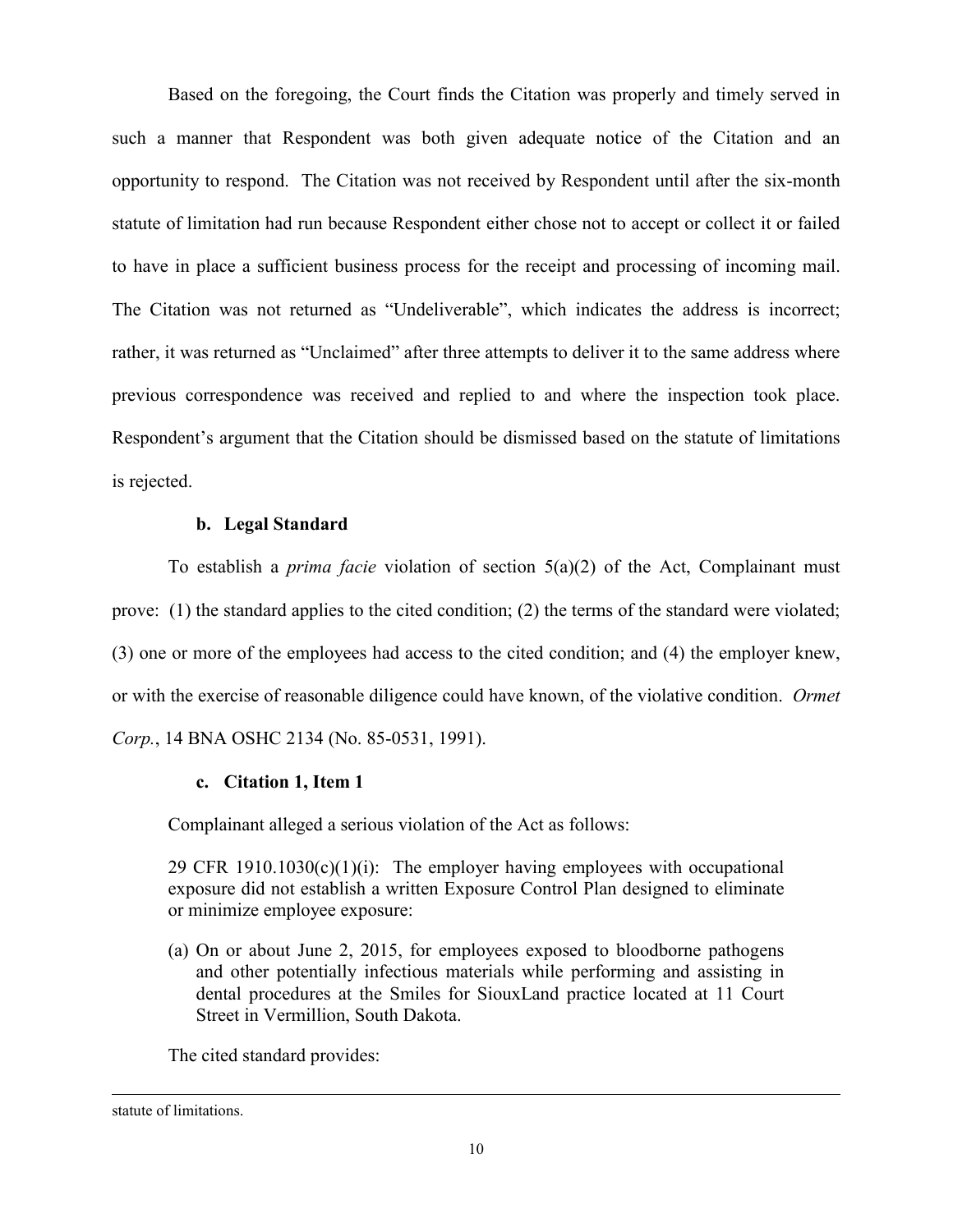Each employer having an employee(s) with occupational exposure as defined by paragraph (b) of this section shall establish a written Exposure Control Plan designed to eliminate or minimize employee exposure.

29 C.F.R. § 1910.1030(c)(1)(i).

 $\overline{a}$ 

#### **i. The Standard Applies**

According to the Scope and Application paragraph, the cited standard "applies to all occupational exposure to blood or other potentially infectious materials as defined by paragraph (b) of this section." 29 C.F.R.  $\S$  1910.1030(c)(1)(i). Occupational Exposure is defined as "reasonably anticipated skin, eye, mucous membrane, or parenteral contact with blood or other potentially infectious materials that may result from the performance of an employee's duties." *Id.* § 1910.1030(b). At trial, Dr. Brower admitted that his staff was exposed to blood-borne pathogens and saliva on a daily basis. (Tr. 222–23). Thus, the Court finds that the standard applies.

# **ii. The Terms of the Standard Were Violated**

The dispute in this case is quite simple: Did Respondent have an ECP when the inspection took place in May 2015? Respondent eventually produced an ECP approximately nine months after the inspection.<sup>[12](#page-10-0)</sup> Complainant argues Respondent's failure to produce an ECP after multiple requests over the course of nine months indicates the ECP Dr. Brower ultimately produced was created after the inspection. Thus, Complainant contends Respondent violated 29 C.F.R.  $1910.1030(c)(1)(i)$ .

Respondent, on the other hand, contends: (1) the ECP it provided to Complainant in March 2016 was in existence at the time of the inspection, and (2) none of Complainant's representatives ever asked for the ECP. Thus, resolution of this case depends on the Court's

<span id="page-10-0"></span><sup>12.</sup> CSHO Bedingfield testified that the ECP produced by Respondent would be compliant had it been timely produced. (Tr. 168).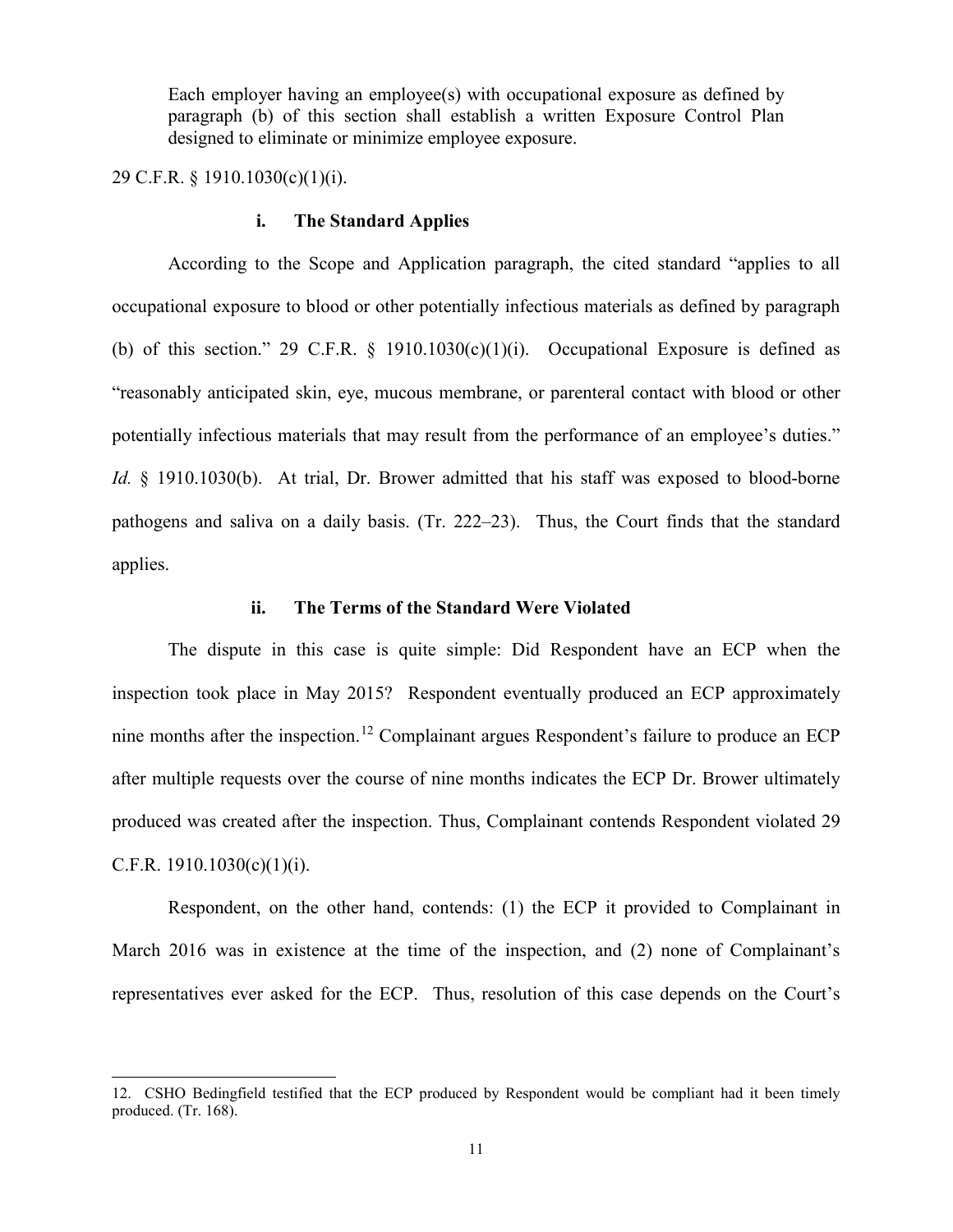assessment of the witnesses' credibility. Based on the evidence presented at trial, the Court finds Complainant's version of the facts more credible.

 "The Secretary has the burden of establishing a violation . . . by a preponderance of the evidence." *Home Depot #6512*, 22 BNA OSHC 1863 (No. 07-0359, 2009). A 'preponderance of the evidence' "is that quantum of evidence which is sufficient to convince the trier of fact that the facts asserted by a proponent are more probably true than false." *Astra Pharm. Prods., Inc.*, 9 BNA OSHC 2126 at n.17 (No. 78-6247, 1981) (citing *Burch v. Reading Co.*, 240 F.2d 574 (3d Cir.) *cert. denied*, 353 U.S. 965 (1957)); *see also Okland Constr. Co.*, 3 BNA OSHC 2023 (No. 3395, 1976) (concluding judge properly entered findings that the Secretary established a violation based on inferences drawn by the judge from circumstantial evidence).

 During the course of his inspection, CSHO Bedingfield made multiple inquiries regarding the existence of an ECP. None of the employees he interviewed were able to find, identify, or even understand what CSHO Bedingfield was seeking. (Tr. 160–62). Eventually the employees gave him a copy of the employee manual. Although the employee manual contained a reference to a separate ECP and provisions related to exposure control,<sup>[13](#page-11-0)</sup> CSHO Bedingfield could not find a document or section within the manual that qualified as an ECP. The employees did not appear to understand the reference in the manual and, according to CSHO Bedingfield, expressed surprise that such a plan existed. (Tr. 162). After his interviews, CSHO Bedingfield testified that he called Dr. Brower and specifically asked for an ECP. Dr. Brower deflected questions

<span id="page-11-0"></span><sup>13.</sup> At trial, Dr. Brower attempted to convince the Court that the provisions in the employee manual constituted an ECP even though the manual stated an ECP existed separate from the employee manual. First, the Court rejects the argument that the abbreviated provisions in the employee manual constitute an ECP. At trial, CSHO Bedingfield testified that while the employee manual made reference to employee exposure it did not meet the requirements of an ECP. For instance, CSHO Bedingfield testified that elements discussing hand washing, puncture-resistant PPE, and restrictions on eating, drinking, and using cosmetics in certain work areas, which are required elements of an ECP, are lacking from the provisions of the employee manual. (Tr. 170–72). Also, should the Court accept Dr. Brower's argument that the employee exposure provisions of the employee manual was the ECP, such an argument undermines and contradicts Dr. Brower's position that the ECP produced nine months later was in existence at the time of the inspection. Such a position also conflicts with the clear and unambiguous provisions of the employee manual which states that there was a separate ECP available to employees for inspection.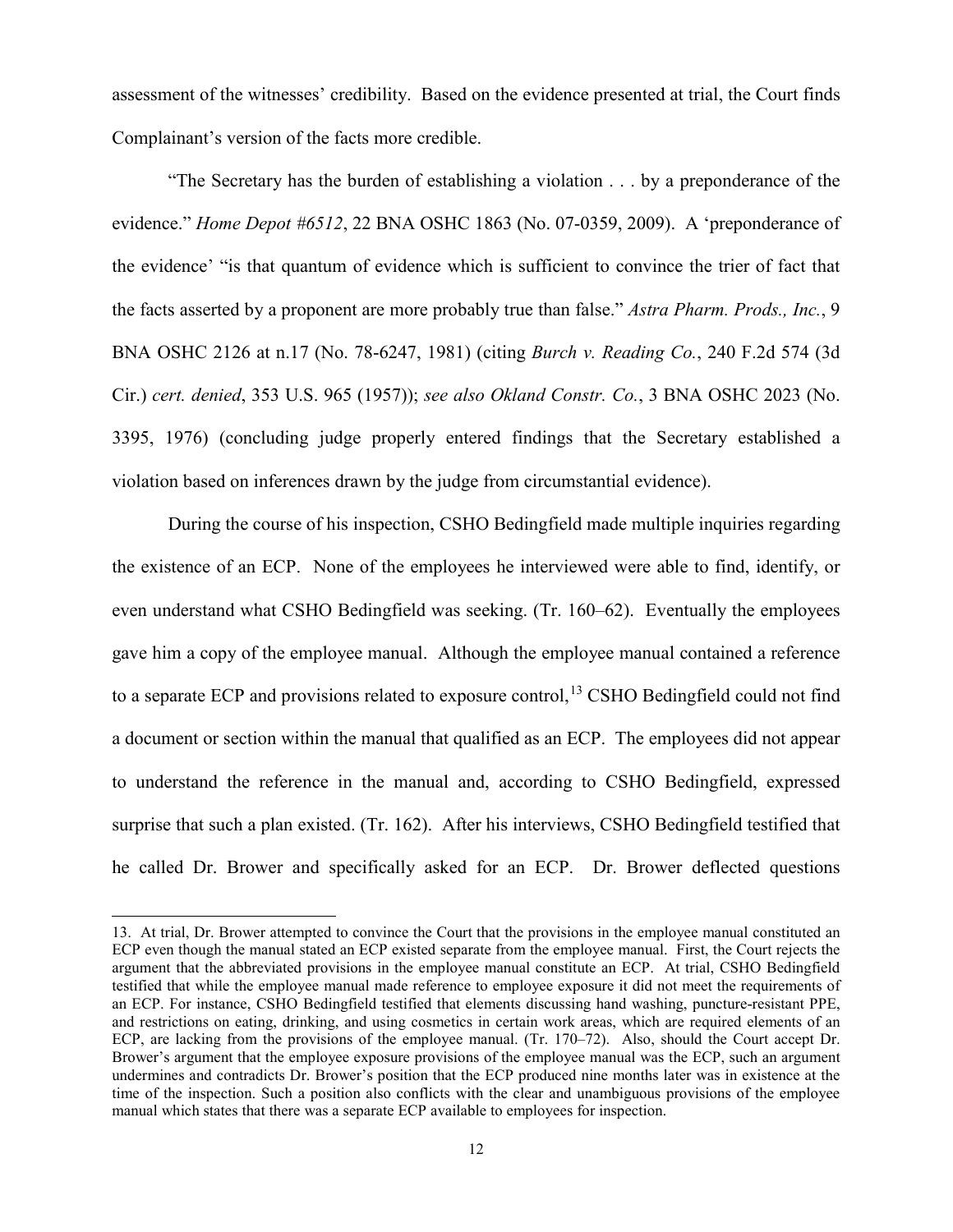regarding the ECP and instead discussed problems he had with a former employee and continued to direct CSHO Bedingfield to the manual, which CSHO Bedingfield had already determined was insufficient. (Tr. 163).

The lack of understanding illustrated by Respondent's employees was on display again when AD Brooks contacted Respondent and requested a copy of the ECP roughly seven months after the initial inspection. (Tr. 64–65; Ex. C-12, C-13). In response to AD Brooks' request for a copy of the ECP, Peggy Brower forwarded a copy of Respondent's HIPAA policy and employee manual.<sup>[14](#page-12-0)</sup> (Tr. 64–65; Ex. C-12, C-13). HIPAA does not address exposure control. Eventually, after a phone call from AAD Overson, Respondent provided Complainant with a copy of an ECP on March 15, 2016. (Tr. 68; Ex. C-16).

As noted above, the Court determined Dr. Brower's testimony was not credible insofar as he claimed to be present at the Vermillion office at the time of the inspection. CSHO Bedingfield's testimony, on the other hand, was not only supported by his field notes and subsequent report, but his conclusion that Respondent's employees were not aware of the existence of an ECP was buttressed by Mrs. Brower's inability to provide an ECP upon request. If an ECP existed at the time of the inspection, even if not titled as such, Respondent's employees would have been able, at the very least, to respond to CSHO Bedingfield's questions about its substance. According to CSHO Bedingfield, however, they were not able to answer such questions. When coupled with the fact that Mrs. Brower was similarly unable to identify or provide an ECP in response to requests made almost nine months after the inspection took place—and four months after the Citation was issued—such facts permit the reasonable inference that the ECP did not exist at the time of either request. Likewise, even if the Court

<span id="page-12-0"></span><sup>14.</sup> As an employee, Peggy Brower, if trained on the ECP, would know what it was and would be able to forward it to OSHA. Ms. Brower not forwarding the ECP, which Dr. Brower insists was in existence at the time of the inspection, undermines that position that it was in existence at the time of the inspection.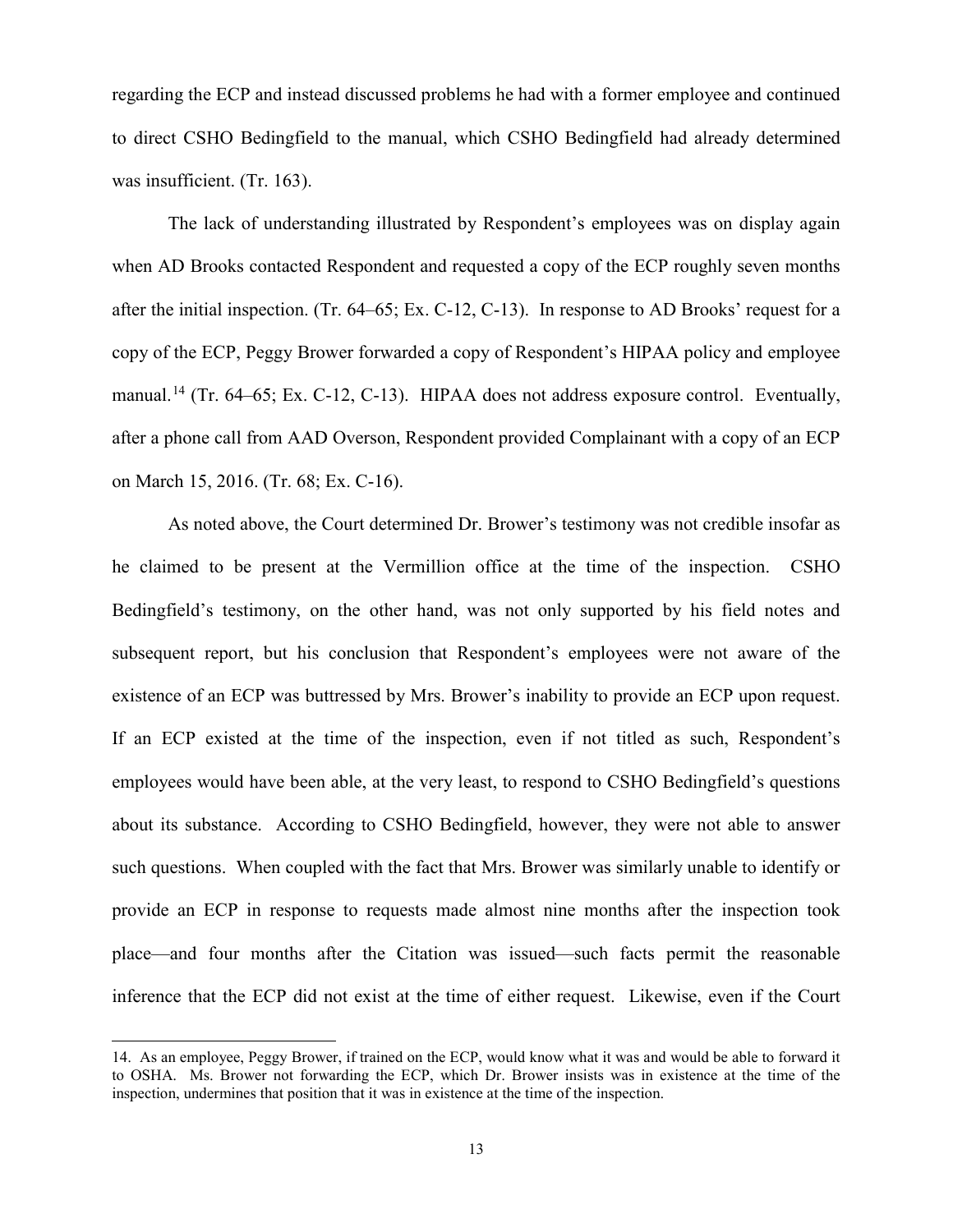were to assume that Dr. Brower was present during the inspection (it does not), such a presumption would not inure to Dr. Brower's benefit. If he was present and available, the Court has a hard time understanding why there would be a misunderstanding about the nature of CSHO Bedingfield's request and why the disputed ECP was not provided to him.

 The Court has difficulty accepting Respondent's argument that OSHA would issue a citation alleging a missing document and then never request a copy of that document. The weight of the evidence shows Complainant's representatives asked for the ECP on multiple occasions from multiple people and received nothing but a HIPPA plan or an employee manual. The ECP Respondent produced did not come until nine months after the inspection and four months after the Citation was issued. The ECP, though claimed by Dr. Brower to have been generated contemporaneously with the employee manual, was in a different font and format. (*Compare* C-16 with R-26).

Dr. Brower's testimony was inconsistent and, in some cases, improbable. He suggested that he would not have had time to discuss matters with CSHO Bedingfield on the phone because he would have been busy with patients at the other office, but then argues that it was possible for him to drop everything and attend the inspection in person. He claimed that he received advance notice of the inspection, notwithstanding the fact that Overson and Bedingfield both testified that they would be subject to criminal sanctions had they provided such information. Finally, he attempted to argue that the bullet points in the employee manual were sufficient for the purposes of the standard, further undermining his position that a separate document actually existed during the relevant period of time.

Based on the foregoing, the Court finds that Respondent did not have an ECP at the time of the inspection. Accordingly, the terms of the standard were violated.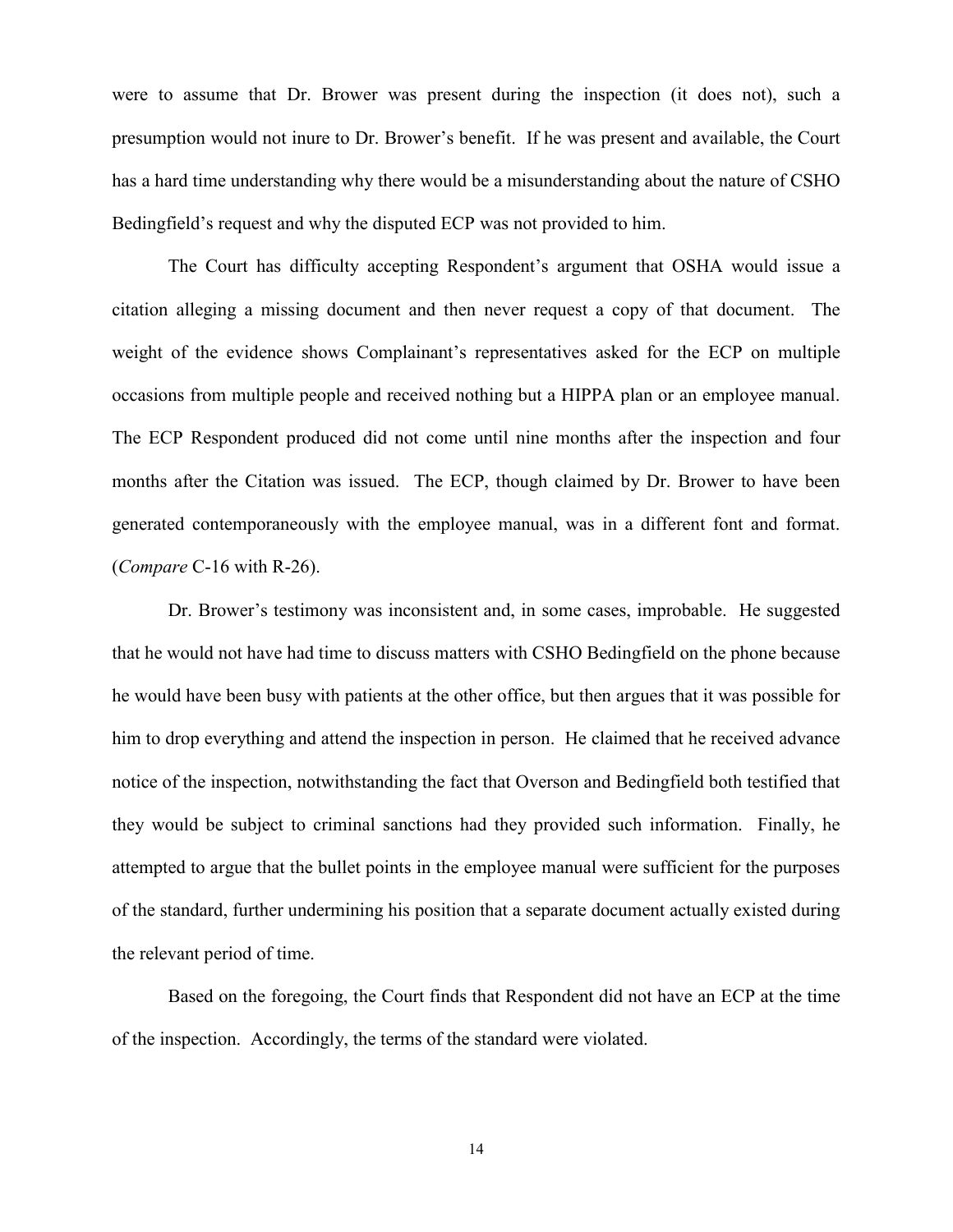# **iii. Respondent Knew or, with the Exercise of Reasonable Diligence, Could Have Known of the Violative Condition**

"To establish knowledge, Complainant must prove that the employer knew or, with the exercise of reasonable diligence, should have known of the conditions constituting the violation." *Jacobs Field Svcs. N.A.*, 2015 WL 1022393 at \* 3 (No. 10-2659, 2015) (citing *Contour Erection & Sliding Sys., Inc.*, 22 BNA OSHC 1072, 1073 (No. 06-0792, 2007)). To determine reasonable diligence, the Court considers several factors, including "an employer's obligation to inspect the work area, anticipate hazards, take measures to prevent violations from occurring, adequately supervise employees, and implement adequate work rules and training programs." *Id.* (citations omitted); *see also N&N Contractors, Inc.*, 18 BNA OSHC 2121 (No. 96-0606, 2000).

The employee manual, which Dr. Brower created, specifically references a separate ECP document and contains bullet point generalizations of basic ECP requirements. (Ex. R-26). Those references—coupled with Dr. Brower's testimony that he was aware that the content of the regulation had not changed since he purportedly first developed an ECP—illustrate Respondent knew an ECP was required. *See, e.g., Amer. Recycling & Mfg. Co., Inc.*, 25 BNA OSHC 1709 (No. 13-1101 *et. al.*, 2015) (ALJ Phillips) (holding safety manual outlining general responsibilities and requirements of LOTO program establishes actual knowledge that LOTO program was required). As the owner and manager of Respondent, it was Dr. Brower's obligation to develop and maintain an ECP, which means he was the only person in a position to know whether such a plan existed. Because the Court found Respondent did not have an ECP at the time of the inspection, it follows that Dr. Brower was actually aware of that fact. *See A.P O'Horo Co., Inc.*, 14 BNA OSHC 2004 (No. 85-369, 1991) (holding company president's knowledge of his own omissions is imputable to company). Thus, the Court finds that Respondent knew of the violation.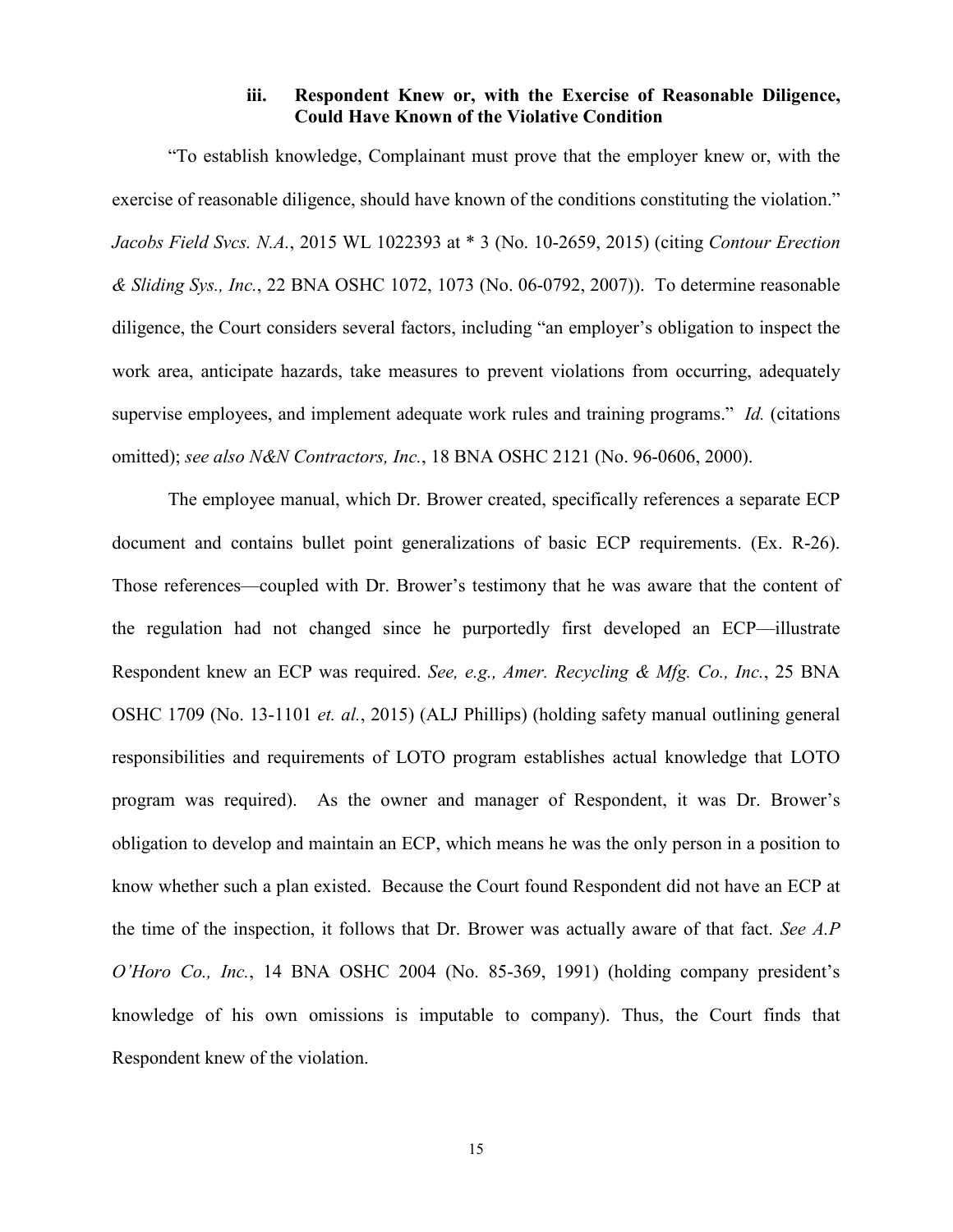# **iv. Respondent's Employees Were Exposed to the Hazard**

The Commission does not require definitive proof of actual exposure to the hazard; rather, the question is whether employees have access to the hazard. *Gilles & Cotting, Inc.*, 3 BNA OSHC 2002 (No. 504, 1976). Access to a hazardous condition exists "if there is a 'reasonable predictability' that employees 'will be, are, or have been in' the 'zone of danger.'" *Kokosing*, 17 BNA OSHC 1869 (citing *Capform, Inc.*, 16 BNA OSHC 2040 (No. 91-1613, 1994)).

As indicated above, the cited standard "applies to all occupational exposure to blood or other potentially infectious materials as defined by paragraph (b) of this section." 29 C.F.R. § 1910.1030(c)(1)(i). Both CSHO Bedingfield and Dr. Brower testified that Respondent's employees were exposed to blood-borne pathogens on a daily basis. (Tr. 71, 222–23). An ECP is designed to prevent or otherwise minimize exposure through identification of hazards, implementation of engineering and work practice controls, and procedures for addressing exposure incidents. 29 C.F.R. § 1910.1030(c). Without an ECP that properly outlines the aforementioned requirements, Respondent's employees were limited in their ability to protect themselves against exposure to blood-borne pathogens. *See, e.g., Thoroughgood, Inc. d/b/a Azalea Court*, 18 BNA OSHC 1811 (No. 97-0023, 1999) (ALJ Spies) (lack of ECP limited employees' ability to protect against blood-borne pathogens). Although Respondent's employees are potentially exposed to blood-borne pathogens by virtue of their occupation, the Court finds they were unnecessarily exposed to hazards that should have been addressed in a properly developed ECP. The employee manual, which contains references to an independent ECP and discusses general requirements of such a plan, is not an adequate substitute for those protections. Accordingly, the Court finds that Respondent's employees were exposed to the hazards posed by exposure to blood-borne pathogens.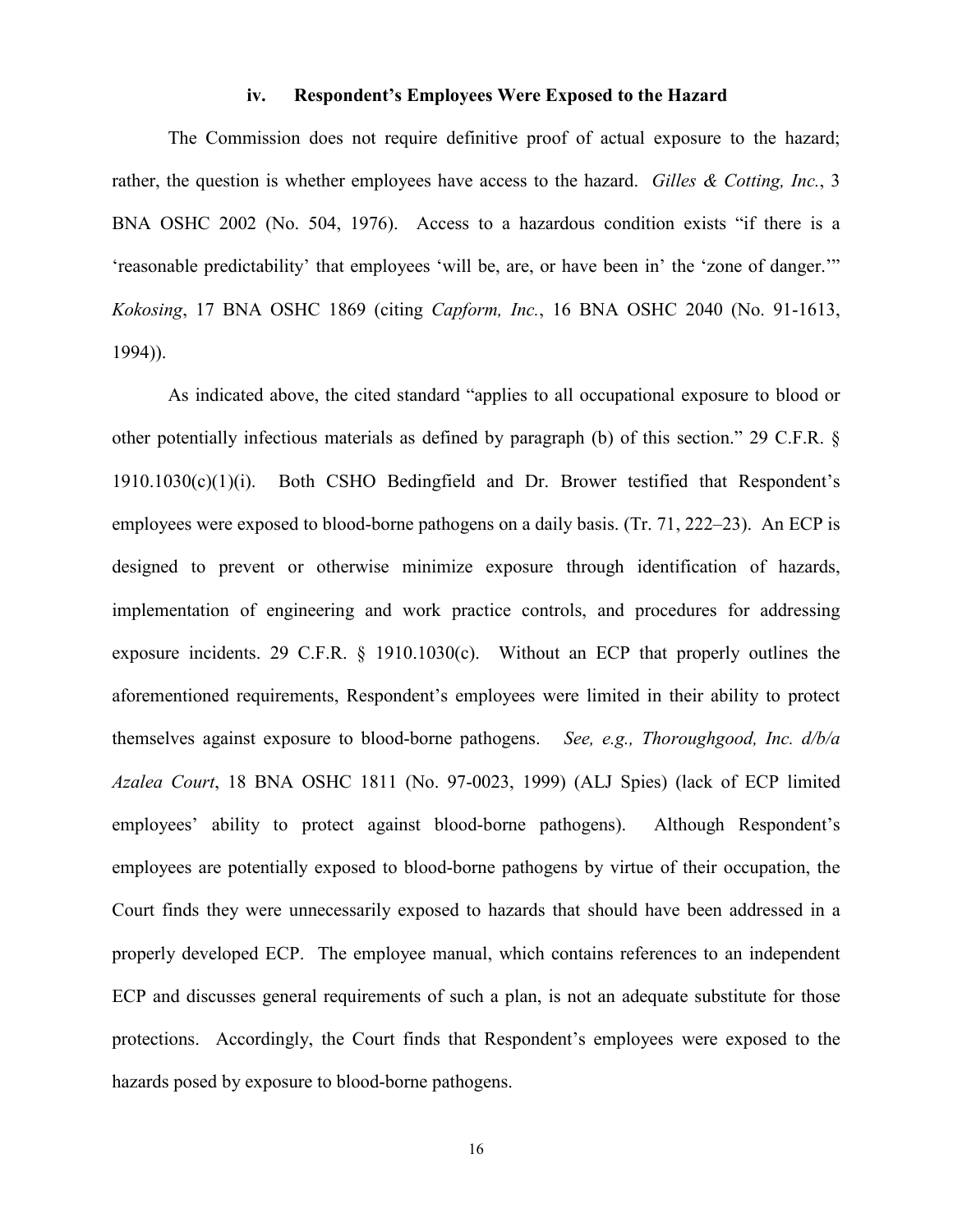#### **v. The Violation was Serious**

A violation is classified as serious under the Act if "there is substantial probability that death or serious physical harm could result." 29 U.S.C. § 666(k). Commission precedent requires a finding that "a serious injury is the likely result if an accident does occur." *Mosser Constr., Inc.*, 23 BNA OSHC 1044, 1046 (No. 08-0631, 2010) (citation omitted); *see Omaha Paper Stock Co. v. Sec'y of Labor*, 304 F.3d 779, 784 (8th Cir. 2002). Complainant does not need to show there was a substantial probability that an accident would occur; he need only show that if an accident did occur, serious physical harm could result. *See Trinity Industries, Inc.*, 504 F.3d 397, 401 (3d Cir. 2007).

According to CSHO Bedingfield, occupational exposure to blood-borne pathogens can result in any number of infectious diseases, including hepatitis, tuberculosis, and HIV. (Tr. 175). Those diseases, amongst others, could result in time off of work, hospitalization, or, in extreme cases, death. (Tr. 176). Without a proper ECP, which should include procedures for preventing exposure incidents and what to do if an exposure occurs, there was a substantial probability that Respondent's employees could suffer from a serious and potentially lifelong illness if an exposure incident were to occur. *See Thoroughgood, Inc.*, 18 BNA OSHC 1811 (finding "[e]xposure to blood can result in contracting grave diseases of HIV or HBV" and affirming violation as serious).

Respondent claims the violation should not be characterized as serious because Complainant took almost five months to issue a citation. He contends this delay belies any suggestion that employees were exposed to serious injury or death. The Court disagrees. First, CSHO Bedingfield testified he spoke with Dr. Brower about the need for an ECP during his closing conference, at which time Dr. Brower inquired as to whether he needed a consultant to aid in developing an ECP. (Tr. 164–65). The Citation memorialized the concerns already

17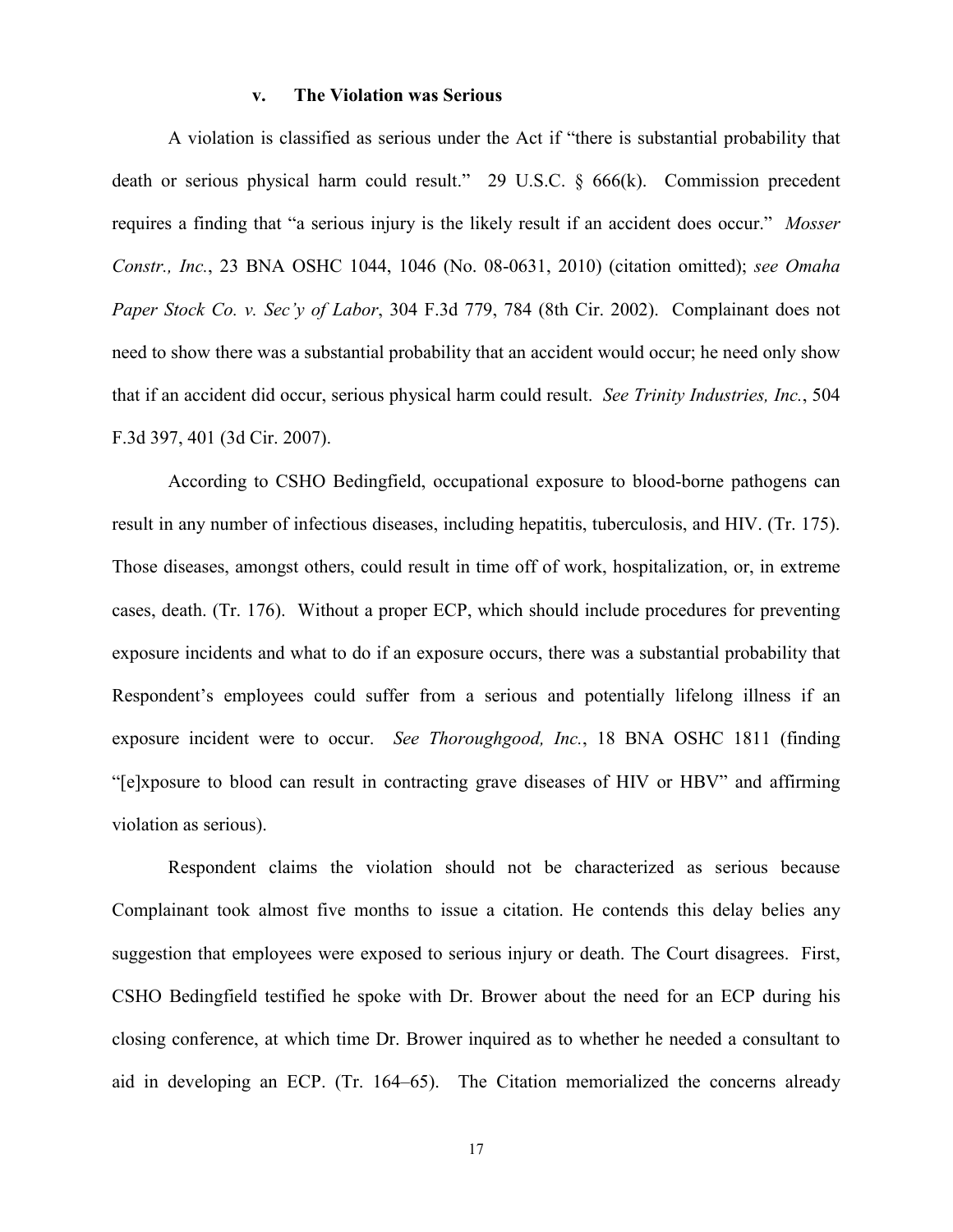expressed by CSHO Bedingfield during his closing conference, which should have placed Dr. Brower on notice that he needed to develop a plan. The fact that it took five months to issue the Citation simply reflects the logistical difficulties of coordinating multiple inspections, reviewing the proposed citations resulting therefrom, and deciding whether to issue citations. This process was made no less difficult by Dr. Brower's evasive responses to requests for information both during and after the inspection.

 Second, Complainant is only obliged to serve a citation within six months of the violation. *See* 29 U.S.C. § 658(c). There is no case law or standard to suggest that the length of time it takes to issue a citation is indicative of whether the violation is serious; in fact, the Secretary cannot seek to penalize an employer for its failure to correct a condition until *after* the entry of a final order by the Commission. *See* 29 U.S.C. § 659(b). The operative question in the assessment of a serious violation is simple: if an accident were to occur, is there a substantial probability that the ensuing injury will be serious? In this case, the answer to that question is "Yes". *See Charles W. Mason DDS & Assocs., PLLC*, 25 BNA OSHC 1792 (No. 10-2313, 2015) (affirming as serious a violation that exposed employees to blood-borne pathogens). Although Complainant determined the probability of an accident actually occurring in this situation was low, such a determination is only relevant to the appropriate penalty. (Tr. 73); *see also* Section VI, *infra*.

Based on the foregoing, the Court finds that Complainant established a serious violation of 29 C.F.R. § 1910.1030(c)(1)(i). Accordingly, Citation 1, Item 1 shall be AFFIRMED.

## **VI. Conclusion**

 The entirety of Dr. Brower's case hinges on a series of "what ifs" that are not supported by the facts. First, he suggests that he did not receive a certified letter sent to the same address as a complaint letter he responded to within 24 hours of receipt. But, Respondent claims, what if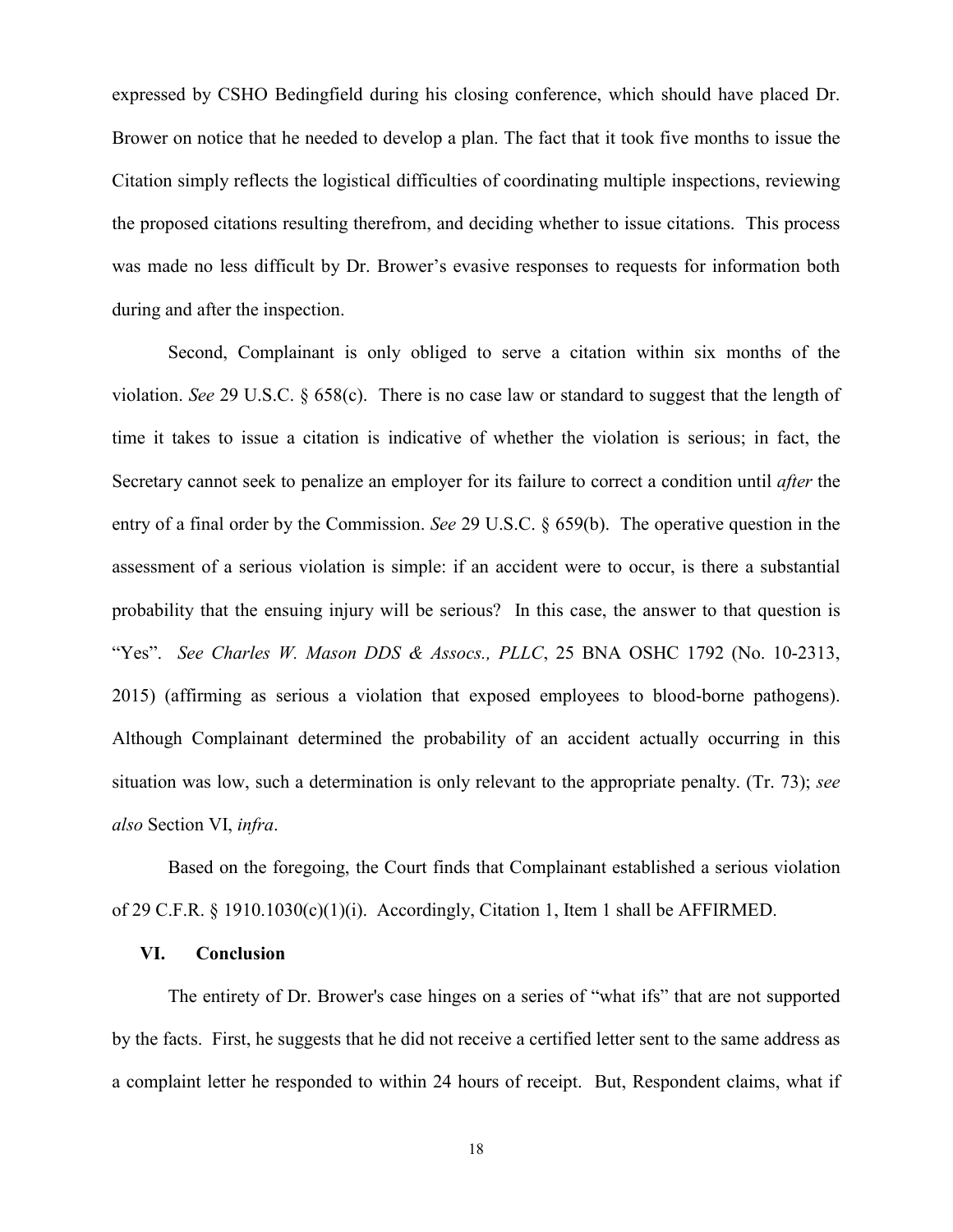Complainant had just put the proper company name on the envelope?<sup>[15](#page-18-0)</sup> Second, Dr. Brower claims that he was present for the inspection, which is contrary to the sworn testimony of CSHO and his inspection narrative. In response, Dr. Brower argues he could have driven there after the CSHO called him; notwithstanding his claim that he would have been unable to take time out of his surgical schedule to discuss the inspection over the phone. Failing there, he suggests OSHA scheduled the inspection with him in advance. This certainly would explain his attendance, even though providing such notice to Dr. Brower carries criminal penalties for the CSHO involved.

Third, he claims no one ever asked him for the ECP—not the CSHO, not the AD. His proof: Complainant cannot show documentation of those requests. While documenting those requests would corroborate the testimony of CSHO Bedingfield and AAD Overson, the absence of documentation does not, of itself, mean that the requests never happened. Respondent could have provided the ECP when he received the Citation penalizing him for not having it, but he waited an additional two months to provide it.

In his brief, Respondent references Occam's Razor, which states, "*pluralitas non est ponenda sine necessitate*" or "plurality should not be posited without necessity." *Occam's Razor*, Encyclopaedia Britannica Online, https://www.britannica.com/topic/Occams-razor (last updated June 4, 2015). This is more commonly understood to mean that the simplest explanation is preferred over more complex explanations of the same phenomenon. *Id.* Respondent proposes a bunch of implausible "what ifs" in a piecemeal attempt to chip away at what is otherwise a strong and simple case wherein the Secretary's burden of proof is whether "it is more likely than not" that Respondent did not have an ECP. Based on the evidence, the simplest, most reasonable explanation for Respondent's continued failure to produce the ECP is that it did not exist.

<span id="page-18-0"></span><sup>15.</sup> According to his testimony, he would not have accepted it. (Tr. 220)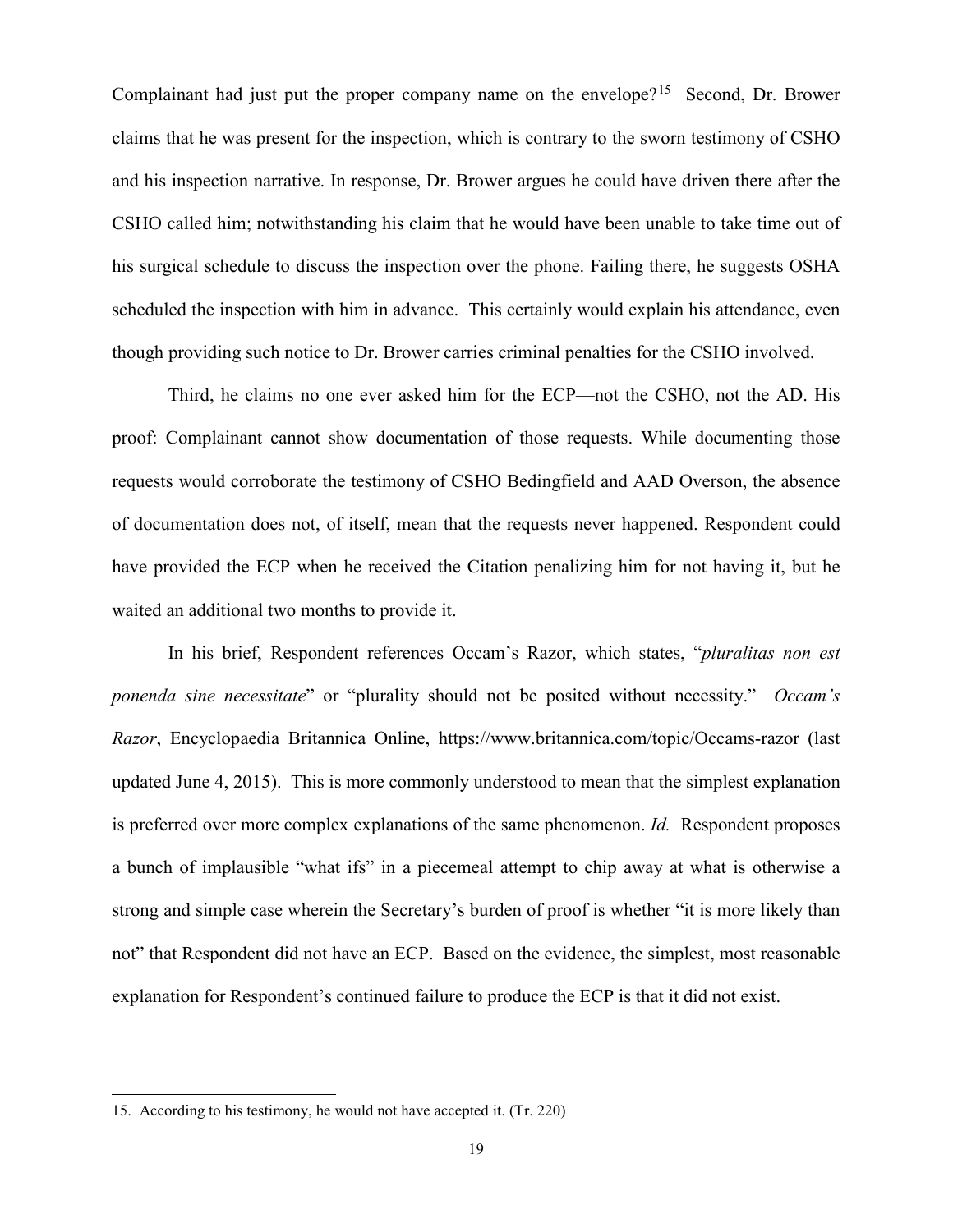# **VII. Penalty**

In determining the appropriate penalty for affirmed violations, section  $17(i)$  of the Act requires the Commission to give due consideration to four criteria: (1) the size of the employer's business, (2) the gravity of the violation, (3) the good faith of the employer, and (4) the employer's prior history of violations. 29 U.S.C. § 666(j). Gravity is the primary consideration and is determined by the number of employees exposed, the duration of the exposure, the precautions taken against injury, and the likelihood of an actual injury. *J.A. Jones Constr. Co.*, 15 BNA OSHC 2201, 2214 (No. 87-2059, 1993). It is well established that the Commission and its judges conduct *de novo* penalty determinations and have full discretion to assess penalties based on the facts of each case and the applicable statutory criteria. *E.g.*, *Allied Structural Steel Co.*, 2 BNA OSHC 1457, 1458 (No. 1681, 1975); *Valdak Corp*., 17 BNA OSHC 1135, 1138 (No. 93-0239, 1995), *aff'd*, 73 F.3d 1466 (8th Cir. 1995).

Respondent is a relatively small dental practice, which employs approximately twelve people at two locations in South Dakota. (Ex. C-19). Respondent has not been inspected or cited previously, and Dr. Brower testified he has not had an exposure incident during his twenty years of practice. As previously stated, Complainant determined the probability of an accident occurring was low and, similarly, that the severity of any potential injury was also low. (Tr. 72– 73). Complainant's severity assessment was based, in part, on Complainant's determination that illnesses stemming from an exposure incident are typically treatable, as compared to more severe occupational injuries, such as amputations and falls from heights. (*Id.*). As for probability, Complainant determined that the likelihood of actual contamination in Respondent's dental office was lower than the potential that exists in a hospital, where the presence of infectious disease is arguably higher. Complainant did not provide Respondent a discount in penalty for